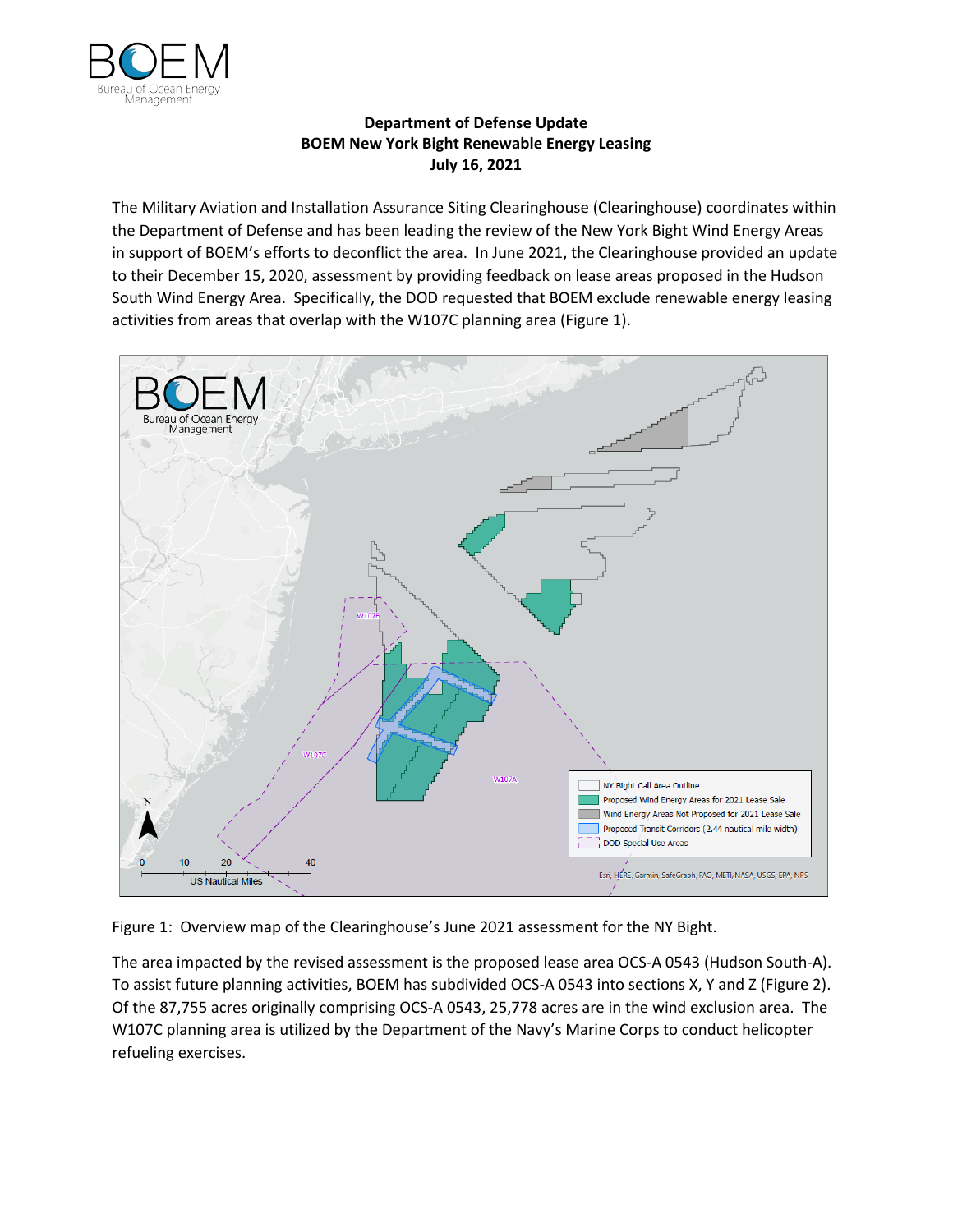

## Table 1: Acreage of subsections of OCS-A 0543 X, Y and Z.

| <b>OCS-A 0543 DOD Assessment Areas</b> |              |
|----------------------------------------|--------------|
| Area                                   | <b>Acres</b> |
| x                                      | 12,170       |
| Y (DOD Exclusion)                      | 25,778       |
| 7                                      | 47,808       |
| <b>Total</b>                           | 85,755       |



Figure 2: OCS-A 0543 with updated DOD assessment (June 2021)